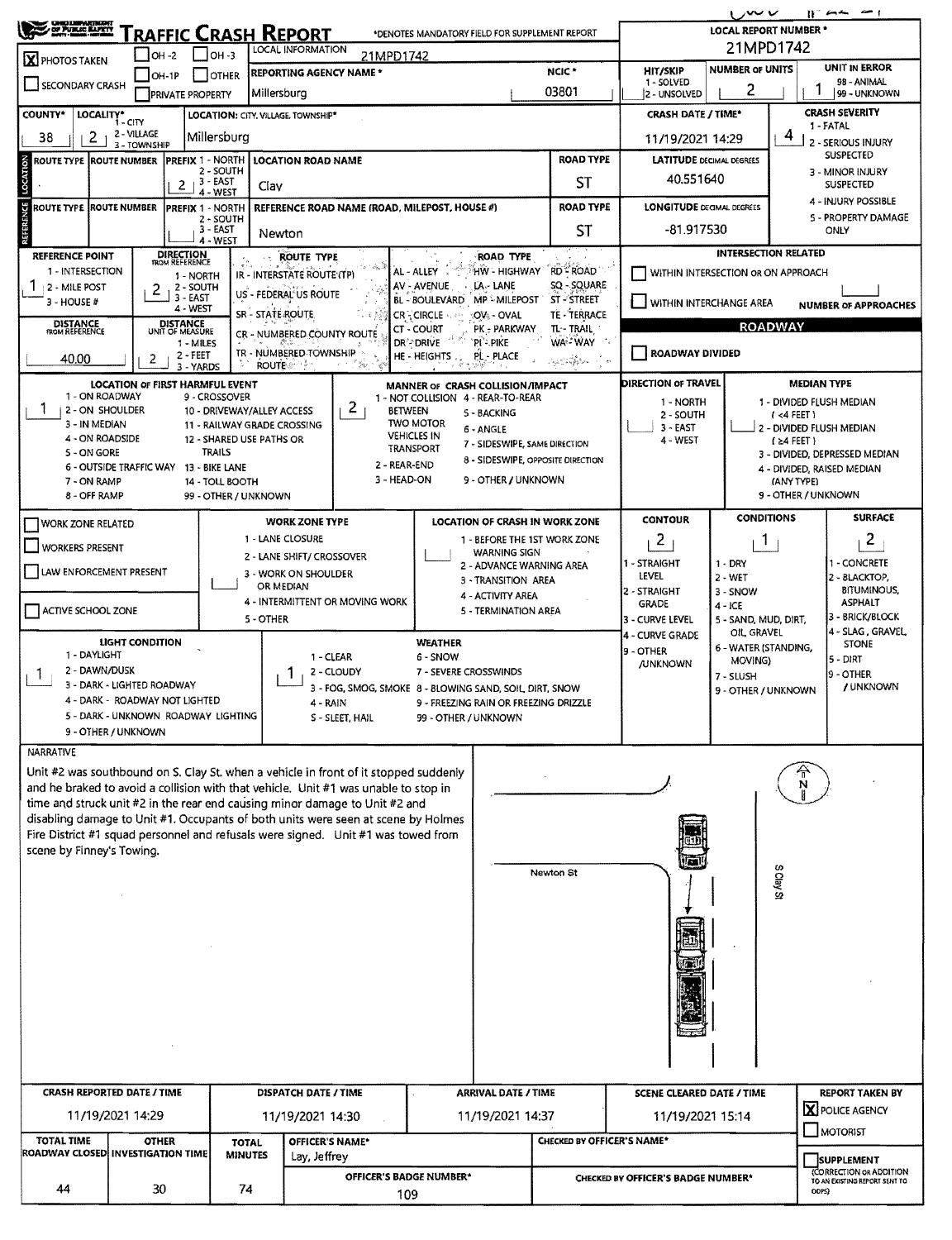|                                               |                                                                                                              |                                                                        |                                                                                                                                 |                      |                                                        |                                                                   |                                                          | <b>LOCAL REPORT NUMBER</b>                                     |  |  |  |  |
|-----------------------------------------------|--------------------------------------------------------------------------------------------------------------|------------------------------------------------------------------------|---------------------------------------------------------------------------------------------------------------------------------|----------------------|--------------------------------------------------------|-------------------------------------------------------------------|----------------------------------------------------------|----------------------------------------------------------------|--|--|--|--|
|                                               | <b>OHO DEPARTMENT</b><br>OF PUBLIC BATKY<br><b>NIT</b>                                                       |                                                                        |                                                                                                                                 |                      |                                                        |                                                                   |                                                          | 21MPD1742                                                      |  |  |  |  |
| UNIT#                                         | OWNER NAME: LAST, FIRST, MIDDLE (E) SAME AS DRIVERY                                                          |                                                                        |                                                                                                                                 |                      |                                                        | OWNER PHONE:INCLUDE AREA CODE (E) SAME AS DRIVERY                 | DAMAGE                                                   |                                                                |  |  |  |  |
|                                               | DUNCAN, CHAROLTTE                                                                                            |                                                                        |                                                                                                                                 |                      | 330-466-3825                                           |                                                                   | <b>DAMAGE SCALE</b><br>3 - FUNCTIONAL DAMAGE<br>1 - NONE |                                                                |  |  |  |  |
|                                               | OWNER ADDRESS: STREET, CITY, STATE, ZIP ( C SAME AS DRIVER)<br>13446 COUNTY ROAD 100, BIG PRAIRIE, OH, 44611 |                                                                        |                                                                                                                                 |                      |                                                        |                                                                   | 2 - MINOR DAMAGE                                         | 4 - DISABLING DAMAGE                                           |  |  |  |  |
|                                               | COMMERCIAL CARRIER: NAME, ADDRESS, CITY, STATE, ZIP                                                          |                                                                        |                                                                                                                                 |                      |                                                        | COMMERCIAL CARRIER PHONE: INCLUDE AREA CODE                       | 9 - UNKNOWN                                              |                                                                |  |  |  |  |
|                                               |                                                                                                              |                                                                        |                                                                                                                                 |                      |                                                        |                                                                   | <b>DAMAGED AREA(S)</b><br><b>INDICATE ALL THAT APPLY</b> |                                                                |  |  |  |  |
|                                               | LP STATE   LICENSE PLATE #                                                                                   |                                                                        | <b>VEHICLE IDENTIFICATION #</b>                                                                                                 |                      | <b>VEHICLE YEAR</b>                                    | <b>VEHICLE MAKE</b>                                               |                                                          |                                                                |  |  |  |  |
| OН                                            | HVZ7203<br><b>INSURANCE COMPANY</b>                                                                          |                                                                        | 4S4BRCKC6B3351824<br><b>INSURANCE POLICY #</b>                                                                                  |                      | 2011<br><b>COLOR</b>                                   | <b>SUBARU</b><br><b>VEHICLE MODEL</b>                             |                                                          |                                                                |  |  |  |  |
| <b>X</b> INSURANCE                            | <b>PROGRESSIVE</b>                                                                                           |                                                                        | 934099678                                                                                                                       |                      | <b>RED</b>                                             | <b>OUTBACK</b>                                                    |                                                          |                                                                |  |  |  |  |
|                                               | <b>TYPE OF USE</b>                                                                                           | IN EMERGENCY                                                           | US DOT #                                                                                                                        |                      | <b>TOWED BY: COMPANY NAME</b><br><b>FINNEYS TOWING</b> |                                                                   |                                                          |                                                                |  |  |  |  |
| COMMERCIAL                                    | GOVERNMENT                                                                                                   | <b>RESPONSE</b><br># OCCUPANTS                                         | VEHICLE WEIGHT GVWR/GCWR                                                                                                        |                      | HAZARDOUS MATERIAL                                     |                                                                   |                                                          |                                                                |  |  |  |  |
| <b>INTERLOCK</b><br>DEVICE<br><b>EQUIPPED</b> | HIT/SKIP UNIT                                                                                                |                                                                        | $1 - 510K$ LBS.<br>2 - 10.001 - 26K LBS.<br>$3 - 26K$ LBS.                                                                      |                      | CLASS#<br>RELEASED<br><b>PLACARD</b>                   | PLACARD ID#                                                       |                                                          | 12                                                             |  |  |  |  |
|                                               | 1 - PASSENGER CAR<br>2 - PASSENGER VAN                                                                       | 6 - VAN (9-1S SEATS)<br>7 - MOTORCYCLE 2-WHEELED                       | 12 - GOLF CART<br>13 - SNOWMOBILE                                                                                               |                      | 18 - LIMO (UVERY VEHICLE)                              | 23 - PEDESTRIAN/SKATER<br>24 - WHEELCHAIR (ANY TYPE)              |                                                          | 12                                                             |  |  |  |  |
| 3                                             | (MINIVAN)                                                                                                    | 8 - MOTORCYCLE 3-WHEELED                                               | 14 - SINGLE UNIT<br><b>TRUCK</b>                                                                                                | 20 - OTHER VEHICLE   | 19 - BUS (16+ PASSENGERS)                              | 25 - OTHER NON-MOTORIST                                           |                                                          | n<br>10                                                        |  |  |  |  |
|                                               | UNIT TYPE 3 - SPORT UTILITY<br><b>VEHICLE</b>                                                                | 9 - AUTOCYCLE<br>10 - MOPED OR MOTORIZED                               | 15 - SEMI-TRACTOR                                                                                                               | 21 - HEAVY EQUIPMENT | 22 - ANIMAL WITH RIDER OR                              | 26 - BICYCLE<br>27 - TRAIN                                        |                                                          |                                                                |  |  |  |  |
|                                               | 4 - PICK UP<br>S - CARGO VAN                                                                                 | BICYCLE<br>11 - ALL TERRAIN VEHICLE                                    | 16 - FARM EQUIPMENT<br>17 - MOTORHOME                                                                                           |                      | ANIMAL-DRAWN VEHICLE                                   | 99 - UNKNOWN OR HIT/SKIP                                          |                                                          |                                                                |  |  |  |  |
|                                               | # OF TRAILING UNITS                                                                                          | (ATV/UTV)                                                              |                                                                                                                                 |                      |                                                        |                                                                   | 12                                                       |                                                                |  |  |  |  |
|                                               | WAS VEHICLE OPERATING IN AUTONOMOUS<br>MODE WHEN CRASH OCCURRED?                                             |                                                                        | 0 - NO AUTOMATION<br>O                                                                                                          |                      | 3 - CONDITIONAL AUTOMATION 9 - UNKNOWN                 |                                                                   |                                                          |                                                                |  |  |  |  |
| z                                             |                                                                                                              |                                                                        | 1 - DRIVER ASSISTANCE<br>1 - YES 2 - NO 9 - OTHER / UNKNOWN AUTONOMOUS 2 - PARTIAL AUTOMATION 5 - FULL AUTOMATION<br>MODE LEVEL |                      | 4 - HIGH AUTOMATION                                    |                                                                   |                                                          |                                                                |  |  |  |  |
|                                               | $1 - NONE$                                                                                                   | 6 - BUS - CHARTER/TOUR                                                 | $11 - FIRE$                                                                                                                     | <b>16 - FARM</b>     |                                                        | 21 - MAIL CARRIER                                                 |                                                          |                                                                |  |  |  |  |
|                                               | $2 - TAXI$<br>3 - ELECTRONIC RIDE                                                                            | 7 - BUS - INTERCITY<br><b>B-BUS-SHUTTLE</b>                            | 12 - MILITARY<br>13 - POLICE                                                                                                    |                      | 17 - MOWING<br>18 - SNOW REMOVAL                       | 99 - OTHER / UNKNOWN                                              |                                                          |                                                                |  |  |  |  |
| SPECIAL<br><b>FUNCTION</b>                    | SHARING<br>4 - SCHOOL TRANSPORT                                                                              | 9 - 8US - OTHER<br>10 - AMBULANCE                                      | 14 - PUBLIC UTILITY<br>15 - CONSTRUCTION EQUIP.                                                                                 |                      | 19 - TOWING<br>20 - SAFETY SERVICE                     |                                                                   |                                                          |                                                                |  |  |  |  |
|                                               | S - BUS - TRANSIT/COMMUTER                                                                                   |                                                                        |                                                                                                                                 |                      | PATROL                                                 |                                                                   |                                                          | 12<br>12<br>12                                                 |  |  |  |  |
| 1                                             | 1 - NO CARGO BODY TYPE<br>/ NOT APPLICABLE                                                                   | 4 - LOGGING<br>S - INTERMODAL                                          | 7 - GRAIN/CHIPS/GRAVEL                                                                                                          | 11 - DUMP            |                                                        | 99 - OTHER / UNKNOWN                                              |                                                          |                                                                |  |  |  |  |
| CARGO                                         | 2 - BUS                                                                                                      | <b>CONTAINER CHASSIS</b>                                               | 8 - POLE<br>9 - CARGO TANK                                                                                                      |                      | 12 - CONCRETE MIXER<br>13 - AUTO TRANSPORTER           |                                                                   |                                                          | il SS<br>9<br>  T  <br>9<br>-3<br>-3                           |  |  |  |  |
| <b>BODY</b><br><b>TYPE</b>                    | 3 - VEHICLE TOWING<br>ANOTHER MOTOR VEHICLE                                                                  | 6 - CARGOVAN<br>/ENCLOSED BOX                                          | 10 - FLAT BED                                                                                                                   |                      | 14 GARBAGE/REFUSE                                      |                                                                   |                                                          |                                                                |  |  |  |  |
|                                               | 1 - TURN SIGNALS                                                                                             | 4 - BRAKES                                                             | 7 - WORN OR SLICK TIRES                                                                                                         |                      | 9 - MOTOR TROUBLE                                      | 99 - OTHER / UNKNOWN                                              |                                                          |                                                                |  |  |  |  |
| <b>VEHICLE</b>                                | 2 - HEAD LAMPS<br>3 - TAIL LAMPS                                                                             | S - STEERING<br><b>6 - TIRE BLOWOUT</b>                                | <b>B - TRAILER EQUIPMENT</b><br>DEFECTIVE                                                                                       |                      | 10 - DISABLED FROM PRIOR<br><b>ACCIDENT</b>            |                                                                   |                                                          |                                                                |  |  |  |  |
| <b>DEFECTS</b>                                |                                                                                                              |                                                                        |                                                                                                                                 |                      |                                                        |                                                                   | $\Box$ - NO DAMAGE [0]                                   | L. UNDERCARRIAGE [ 14 ]                                        |  |  |  |  |
|                                               | 1 - INTERSECTION -<br>MARKED CROSSWALK                                                                       | 4 - MIDBLOCK -<br>MARKED CROSSWALK                                     | 7 - SHOULDER/ROADSIDE<br>8 - SIDEWALK                                                                                           |                      | 10 - DRIVEWAY ACCESS<br>11 - SHARED USE PATHS          | 99 - OTHER / UNKNOWN                                              | $\Box$ -TOP[13]                                          | $L$ - ALL AREAS (15)                                           |  |  |  |  |
| <b>LOCATION</b>                               | NON-MOTORIST 2 - INTERSECTION -<br>UNMARKED CROSSWALK                                                        | S - TRAVEL LANE -<br>OTHER LOCATION                                    | 9 - MEDIAN/CROSSING                                                                                                             |                      | OR TRAILS<br>12 - FIRST RESPONDER                      |                                                                   |                                                          | $\Box$ - UNIT NOT AT SCENE [ 16 ]                              |  |  |  |  |
|                                               | AT IMPACT 3 - INTERSECTION - OTHER                                                                           | 6 - BICYCLE LANE                                                       | <b>ISLAND</b><br>9 - LEAVING TRAFFIC                                                                                            |                      | AT INCIDENT SCENE<br>15 - WALKING, RUNNING,            |                                                                   |                                                          |                                                                |  |  |  |  |
|                                               | 1 - NON-CONTACT<br>2 - NON-COLLISION                                                                         | 1 - STRAIGHT AHEAD<br>2 - BACKING                                      | LANE                                                                                                                            |                      | JOGGING, PLAYING                                       | 21 - STANDING OUTSIDE<br>DISABLED VEHICLE                         | 0 - NO DAMAGE                                            | <b>INITIAL POINT OF CONTACT</b><br>14 - UNDERCARRIAGE          |  |  |  |  |
| 3                                             | 3 - STRIKING                                                                                                 | 3 - CHANGING LANES<br>4 - OVERTAKING/PASSING                           | 10 - PARKED<br>11 - SLOWING OR STOPPED                                                                                          |                      | 16 - WORKING<br>17 - PUSHING VEHICLE                   | 99 - OTHER / UNKNOWN                                              | 12                                                       | 1-12 - REFER TO UNIT 15 - VEHICLE NOT AT SCENE                 |  |  |  |  |
| <b>ACTION</b>                                 | 4 - STRUCK                                                                                                   | PRE-CRASH 5 - MAKING RIGHT TURN<br><b>ACTIONS 6 - MAKING LEFT TURN</b> | IN TRAFFIC<br>12 - DRIVERLESS                                                                                                   |                      | 18 - APPROACHING OR<br>LEAVING VEHICLE                 |                                                                   |                                                          | DIAGRAM<br>99 - UNKNOWN                                        |  |  |  |  |
|                                               | S - BOTH STRIKING<br>& STRUCK                                                                                | 7 - MAKING U-TURN<br><b>B - ENTERING TRAFFIC</b>                       | 13 - NEGOTIATING A CURVE<br>14 - ENTERING OR CROSSING                                                                           |                      | 19 - STANDING<br>20 - OTHER NON-MOTORIST               |                                                                   | 13 - TOP                                                 |                                                                |  |  |  |  |
|                                               | 9 - OTHER / UNKNOWN                                                                                          | LANE                                                                   | SPECIFIED LOCATION                                                                                                              |                      |                                                        |                                                                   |                                                          | TRAFFIC                                                        |  |  |  |  |
|                                               | 1 - NONE<br>2 - FAILURE TO YIELD                                                                             | /ACDA                                                                  | 8 - FOLLOWING TOO CLOSE 13 - IMPROPER START FROM<br>A PARKED POSITION                                                           |                      | <b>EQUIPMENT</b>                                       | 18 - OPERATING DEFECTIVE 23 - OPENING DOOR INTO<br><b>ROADWAY</b> | <b>TRAFFICWAY FLOW</b><br>1 - ONE-WAY                    | <b>TRAFFIC CONTROL</b><br>1 - ROUNDABOUT 4 - STOP SIGN         |  |  |  |  |
| 8                                             | 3 - RAN RED LIGHT<br>4 - RAN STOP SIGN                                                                       | 9 - IMPROPER LANE<br>CHANGE                                            | 14 - STOPPED OR PARKED<br><b>ILLEGALLY</b>                                                                                      |                      | 19 - LOAD SHIFTING<br>/FALUNG/SPILLING                 | 99 - OTHER IMPROPER<br><b>ACTION</b>                              | 2 - TWO-WAY<br>2                                         | 2 - SIGNAL<br>S - MELD SIGN<br>ь                               |  |  |  |  |
|                                               | 5 - UNSAFE SPEED<br>CONTRIBUTING 6 - IMPROPER TURN                                                           | 10 - IMPROPER PASSING<br>11 - DROVE OFF ROAD                           | 1S - SWERVING TO AVOID<br>16 - WRONG WAY                                                                                        |                      | 20 - IMPROPER CROSSING<br>21 - LYING IN ROADWAY        |                                                                   |                                                          | 3 - FLASHER<br>6 - NO CONTROL                                  |  |  |  |  |
|                                               | CIRCUMSTANCES <sub>7</sub> - LEFT OF CENTER                                                                  | 12 - IMPROPER BACKING                                                  | 17 - VISION OBSTRUCTION                                                                                                         |                      | 22 - NOT DISCERNIBLE                                   |                                                                   | # OF THROUGH LANES<br>ON ROAD                            | <b>RAIL GRADE CROSSING</b><br>1 - NOT INVLOVED                 |  |  |  |  |
|                                               | <b>SEOUENCE OF EVENTS</b>                                                                                    |                                                                        |                                                                                                                                 |                      | consigner on the consigner less.                       |                                                                   |                                                          | 2 - INVOLVED-ACTIVE CROSSING                                   |  |  |  |  |
| 20                                            | <b>Luneaux</b><br>1 - OVERTURN/ROLLOVER                                                                      | 7 - SEPARATION OF UNITS                                                | 12 - DOWNHILL RUNAWAY                                                                                                           |                      | 19 - ANIMAL -OTHER                                     | 23 - 5TRUCK BY FALLING,                                           | $\mathbf{2}$                                             | 3 - INVOLVED-PASSIVE CROSSING                                  |  |  |  |  |
|                                               | 2 - FIRE/EXPLOSION<br>3 - IMMERSION                                                                          | 8 - RAN OFF ROAD RIGHT<br>9 - RAN OFF ROAD LEFT                        | 13 - OTHER NON-COLLISION 20 - MOTOR VEHICLE IN<br>14 - PEDESTRIAN                                                               |                      | TRANSPORT                                              | SHIFTING CARGO OR<br>ANYTHING SET IN                              |                                                          | UNIT / NON-MOTORIST DIRECTION                                  |  |  |  |  |
| 2                                             | 4 - JACKKNIFE<br>S - CARGO / EQUIPMENT                                                                       | 10 - CROSS MEDIAN<br>11 - CROSS CENTERUNE -                            | 15 - PEDALCYCLE<br>16 - RAILWAY VEHICLE                                                                                         |                      | 21 - PARKED MOTOR<br><b>VEHICLE</b>                    | MOTION BY A MOTOR<br>VEHICLE                                      |                                                          | 1 - NORTH<br><b>S-NORTHEAST</b>                                |  |  |  |  |
|                                               | LOSS OR SHIFT                                                                                                | OPPOSITE DIRECTION<br>OF TRAVEL                                        | 17 - ANIMAL - FARM                                                                                                              |                      | 22 - WORK ZONE<br>MAINTENANCE                          | 24 - OTHER MOVABLE<br>OBJECT                                      |                                                          | 2 - SOUTH<br><b>6 - NORTHWEST</b><br>3 - EAST<br>7 - SOUTHEAST |  |  |  |  |
| з                                             | 6 - EQUIPMENT FAILURE                                                                                        |                                                                        | 18 - ANIMAL - DEER<br>COLLISION WITH FIXED OBJECT - STRUCK                                                                      |                      | <b>EQUIPMENT</b>                                       |                                                                   | $\vert$ 70 $\vert$ 2<br>$FROM$ $1$                       | 4 - WEST<br>8 - SOUTHWEST<br>9 - OTHER / UNKNOWN               |  |  |  |  |
|                                               | 2S - IMPACT ATTENUATOR 31 - GUARDRAIL END<br>/ CRASH CUSHION                                                 | 32 - PORTABLE BARRIER                                                  | 38 - OVERHEAD SIGN POST<br>39 - LIGHT / LUMINARIES                                                                              | 46 - FENCE           | 45 - EMBANKMENT                                        | S2 - BUILDING<br><b>S3 - TUNNEL</b>                               |                                                          |                                                                |  |  |  |  |
|                                               | 26 - BRIDGE OVERHEAD<br><b>STRUCTURE</b>                                                                     | 33 - MEDIAN CABLE BARRIER<br>34 - MEDIAN GUARDRAIL                     | <b>SUPPORT</b><br>40 - UTILITY POLE                                                                                             | 48 - TREE            | 47 - MAILBOX                                           | 54 - OTHER FIXED<br>OBJECT                                        | <b>UNIT SPEED</b>                                        | DETECTED SPEED                                                 |  |  |  |  |
| 5                                             | 27 - BRIDGE PIER OR<br>ABUTMENT                                                                              | <b>BARRIER</b><br>35 - MEDIAN CONCRETE                                 | 41 - OTHER POST, POLE<br>OR SUPPORT                                                                                             |                      | 49 - FIRE HYDRANT<br>50 - WORK ZONE                    | 99 - OTHER / UNKNOWN                                              | 25                                                       | 1 - STATED / ESTIMATED SPEED                                   |  |  |  |  |
|                                               | 28 - BRIDGE PARAPET<br>29 - BRIDGE RAIL                                                                      | <b>BARRIER</b>                                                         | 42 - CULVERT<br>36 - MEDIAN OTHER BARRIER 43 - CURB                                                                             |                      | MAINTENANCE<br><b>EQUIPMENT</b>                        |                                                                   | POSTED SPEED                                             | 1<br>  2 - CALCULATED / EDR                                    |  |  |  |  |
|                                               | 30 - GUARDRAIL FACE                                                                                          | 37 - TRAFFIC SIGN POST                                                 | 44 - DITCH                                                                                                                      | S1 - WALL            |                                                        |                                                                   |                                                          | 3 - UNDETERMINED                                               |  |  |  |  |
|                                               | <b>FIRST HARMFUL EVENT</b>                                                                                   |                                                                        | <b>MOST HARMFUL EVENT</b>                                                                                                       |                      |                                                        |                                                                   | 25                                                       |                                                                |  |  |  |  |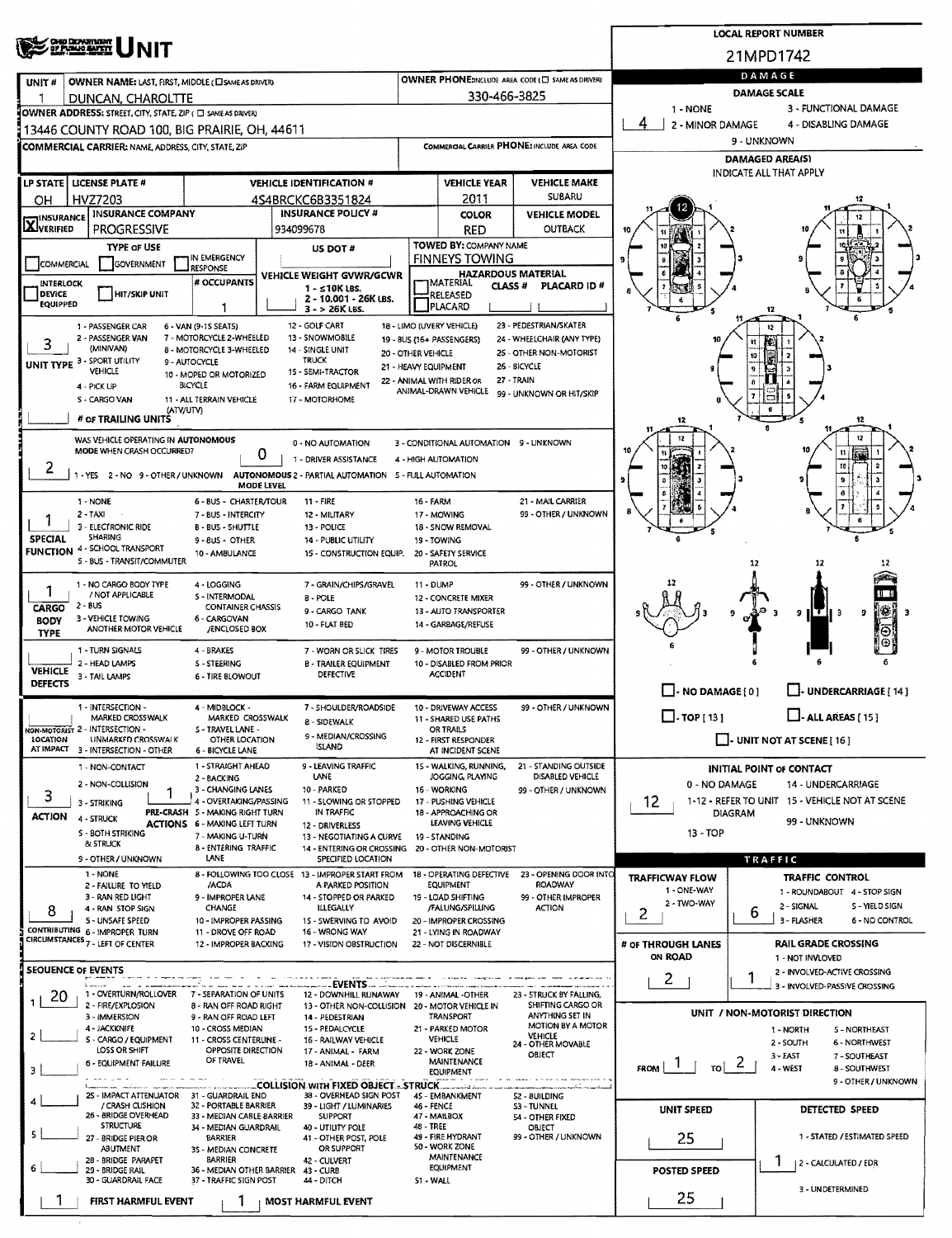|                                  | <b>OHO DEPARTMENT</b><br>DY PUBLIC BAFETY                                                             |                                                                        |                                                                                |                                                         |                                                   |                                                                                                       |                                 | <b>LOCAL REPORT NUMBER</b>                                   |  |  |  |  |
|----------------------------------|-------------------------------------------------------------------------------------------------------|------------------------------------------------------------------------|--------------------------------------------------------------------------------|---------------------------------------------------------|---------------------------------------------------|-------------------------------------------------------------------------------------------------------|---------------------------------|--------------------------------------------------------------|--|--|--|--|
|                                  |                                                                                                       |                                                                        |                                                                                |                                                         |                                                   |                                                                                                       |                                 | 21MPD1742                                                    |  |  |  |  |
| UNIT#                            | OWNER NAME: LAST, FIRST, MIDDLE (C) SAME AS DRIVER)                                                   |                                                                        |                                                                                |                                                         |                                                   | OWNER PHONE: INCLUDE AREA CODE (E) SAME AS DRIVER)                                                    |                                 | DAMAGE                                                       |  |  |  |  |
| 2                                | TECHWISE INTERGRATED SECURITY LLC.                                                                    |                                                                        |                                                                                |                                                         | 804-712-7615                                      |                                                                                                       | DAMAGE SCALE                    |                                                              |  |  |  |  |
|                                  | OWNER ADDRESS: STREET, CITY, STATE, ZIP ( [ ] SAME AS DRIVER)                                         |                                                                        |                                                                                |                                                         |                                                   |                                                                                                       | 1 NONE<br>2<br>2 - MINOR DAMAGE | 3 - FUNCTIONAL DAMAGE<br>4 - DISABLING DAMAGE                |  |  |  |  |
|                                  | PO BOX 936, COLONIAL HEIGHTS, VA, 23834<br><b>COMMERCIAL CARRIER: NAME, ADDRESS, CITY, STATE, ZIP</b> |                                                                        |                                                                                |                                                         |                                                   | COMMERCIAL CARRIER PHONE: INCLUDE AREA CODE                                                           |                                 | 9 - UNKNOWN                                                  |  |  |  |  |
|                                  |                                                                                                       |                                                                        |                                                                                |                                                         |                                                   |                                                                                                       |                                 | <b>DAMAGED AREA(S)</b>                                       |  |  |  |  |
|                                  | LP STATE   LICENSE PLATE #                                                                            |                                                                        | <b>VEHICLE IDENTIFICATION #</b>                                                |                                                         | <b>VEHICLE YEAR</b>                               | <b>VEHICLE MAKE</b>                                                                                   |                                 | INDICATE ALL THAT APPLY                                      |  |  |  |  |
| VA.                              | VTG4092                                                                                               |                                                                        | 1GTW7BFG7G1206118                                                              |                                                         | 2016                                              | <b>GMC</b>                                                                                            |                                 |                                                              |  |  |  |  |
| <b>X</b> INSURANCE               | <b>INSURANCE COMPANY</b><br>NATIONWIDE MUTUAL                                                         |                                                                        | <b>INSURANCE POLICY #</b>                                                      |                                                         | <b>COLOR</b>                                      | <b>VEHICLE MODEL</b>                                                                                  |                                 |                                                              |  |  |  |  |
|                                  | <b>TYPE OF USE</b>                                                                                    |                                                                        | ACPBAF2455619008<br>US DOT #                                                   |                                                         | WHI<br>TOWED BY: COMPANY NAME                     | SAVANA                                                                                                |                                 |                                                              |  |  |  |  |
| COMMERCIAL                       | GOVERNMENT                                                                                            | IN EMERGENCY<br><b>RESPONSE</b>                                        |                                                                                |                                                         |                                                   |                                                                                                       |                                 |                                                              |  |  |  |  |
| INTERLOCK                        |                                                                                                       | # OCCUPANTS                                                            | <b>VEHICLE WEIGHT GVWR/GCWR</b><br>$1 - 510K$ LBS.                             |                                                         | <b>"I</b> MATERIAL<br><b>CLASS #</b>              | <b>HAZARDOUS MATERIAL</b><br><b>PLACARD ID#</b>                                                       |                                 |                                                              |  |  |  |  |
| DEVICE<br><b>EQUIPPED</b>        | <b>HIT/SKIP UNIT</b>                                                                                  |                                                                        | 2 - 10.001 - 26K LBS.<br>$3 - 26K$ LBS.                                        |                                                         | RELEASED<br><b>PLACARD</b>                        |                                                                                                       |                                 |                                                              |  |  |  |  |
|                                  | 1 - PASSENGER CAR                                                                                     | 6 - VAN (9-15 SEATS)                                                   | 12 - GOLF CART                                                                 |                                                         | 18 - LIMO (LIVERY VEHICLE)                        | 23 - PEDESTRIAN/SKATER                                                                                |                                 |                                                              |  |  |  |  |
| 2                                | 2 - PASSENGER VAN<br>(MINIVAN)                                                                        | 7 - MOTORCYCLE 2-WHEELED<br><b>B - MOTORCYCLE 3-WHEELED</b>            | 13 - SNOWMO8ILE<br>14 - SINGLE UNIT                                            |                                                         | 19 - BUS (16+ PASSENGERS)                         | 24 - WHEELCHAIR (ANY TYPE)                                                                            |                                 | 165                                                          |  |  |  |  |
|                                  | UNIT TYPE 3 - SPORT UTILITY<br>VEHICLE                                                                | 9 - AUTOCYCLE                                                          | TRUCK<br>15 - SEMI-TRACTOR                                                     | 20 - OTHER VEHICLE<br>21 - HEAVY EQUIPMENT              |                                                   | 25 - OTHER NON-MOTORIST<br>26 - BICYCLE                                                               |                                 | 10                                                           |  |  |  |  |
|                                  | 4 - PICK UP                                                                                           | 10 - MOPED OR MOTORIZED<br><b>BICYCLE</b>                              | 16 - FARM EQUIPMENT                                                            |                                                         | 22 - ANIMAL WITH RIDER OR<br>ANIMAL-DRAWN VEHICLE | 27 - TRAIN                                                                                            |                                 |                                                              |  |  |  |  |
|                                  | 5 - CARGO VAN<br>(ATV/UTV)                                                                            | 11 - ALL TERRAIN VEHICLE                                               | 17 - MOTORHOME                                                                 |                                                         |                                                   | 99 - UNKNOWN OR HIT/SKIP                                                                              |                                 |                                                              |  |  |  |  |
|                                  | # OF TRAILING UNITS                                                                                   |                                                                        |                                                                                |                                                         |                                                   |                                                                                                       | 12                              | 12                                                           |  |  |  |  |
|                                  | WAS VEHICLE OPERATING IN AUTONOMOUS<br>MODE WHEN CRASH OCCURRED?                                      |                                                                        | 0 - NO AUTOMATION<br>0                                                         |                                                         | 3 - CONDITIONAL AUTOMATION 9 - UNKNOWN            |                                                                                                       |                                 | π                                                            |  |  |  |  |
| 2                                | 1 - YES 2 - NO 9 - OTHER / UNKNOWN                                                                    |                                                                        | 1 - DRIVER ASSISTANCE<br>AUTONOMOUS 2 - PARTIAL AUTOMATION 5 - FULL AUTOMATION |                                                         | 4 - HIGH AUTOMATION                               |                                                                                                       |                                 | 10                                                           |  |  |  |  |
|                                  |                                                                                                       |                                                                        | <b>MODE LEVEL</b>                                                              |                                                         |                                                   |                                                                                                       |                                 |                                                              |  |  |  |  |
|                                  | 1 - NONE<br>$2 - TAXI$                                                                                | 6 - BUS - CHARTER/TOUR<br>7 - BUS - INTERCITY                          | 11 - FIRE<br>12 - MILITARY                                                     | 16 - FARM                                               | 17 - MOWING                                       | 21 - MAIL CARRIER<br>99 - OTHER / UNKNOWN                                                             |                                 |                                                              |  |  |  |  |
| <b>SPECIAL</b>                   | 3 - ELECTRONIC RIDE<br>SHARING                                                                        | <b>B-BUS-SHUTTLE</b>                                                   | 13 - POLICE                                                                    | 18 - SNOW REMOVAL                                       |                                                   |                                                                                                       |                                 |                                                              |  |  |  |  |
| <b>FUNCTION</b>                  | 4 - SCHOOL TRANSPORT                                                                                  | $9 - BUS - OTHER$<br>10 - AMBULANCE                                    | <b>14 - PUBLIC UTILITY</b><br>15 - CONSTRUCTION EQUIP.                         |                                                         | 19 - TOWING<br>20 - SAFETY SERVICE                |                                                                                                       |                                 |                                                              |  |  |  |  |
|                                  | 5 - BUS - TRANSIT/COMMUTER                                                                            |                                                                        |                                                                                |                                                         | PATROL                                            |                                                                                                       |                                 | 12                                                           |  |  |  |  |
|                                  | 1 - NO CARGO BODY TYPE<br>/ NOT APPLICABLE                                                            | 4 - LOGGING<br><b>S-INTERMODAL</b>                                     | 7 - GRAIN/CHIPS/GRAVEL<br>8 - POLE                                             | 11 - DUMP                                               | 12 - CONCRETE MIXER                               | 99 - OTHER / UNKNOWN                                                                                  |                                 |                                                              |  |  |  |  |
| CARGO<br><b>BODY</b>             | $2 - BUS$<br>3 - VEHICLE TOWING                                                                       | <b>CONTAINER CHASSIS</b><br>6 - CARGOVAN                               | 9 - CARGO TANK                                                                 |                                                         | 13 - AUTO TRANSPORTER                             |                                                                                                       |                                 | (第)<br>9<br>э<br>-3                                          |  |  |  |  |
| <b>TYPE</b>                      | ANOTHER MOTOR VEHICLE                                                                                 | /ENCLOSED BOX                                                          | 10 - FLAT BED                                                                  |                                                         | 14 - GARBAGE/REFUSE                               |                                                                                                       |                                 |                                                              |  |  |  |  |
|                                  | 1 - TURN SIGNALS                                                                                      | 4 - BRAKES                                                             | 7 - WORN OR SLICK TIRES                                                        |                                                         | 9 - MOTOR TROUBLE                                 | 99 - OTHER / UNKNOWN                                                                                  |                                 |                                                              |  |  |  |  |
| <b>VEHICLE</b><br><b>DEFECTS</b> | 2 - HEAD LAMPS<br>3 - TAIL LAMPS                                                                      | 5 - STEERING<br><b>6 - TIRE BLOWOUT</b>                                | 8 - TRAILER EQUIPMENT<br>DEFECTIVE                                             |                                                         | 10 - DISABLED FROM PRIOR<br><b>ACCIDENT</b>       |                                                                                                       |                                 |                                                              |  |  |  |  |
|                                  |                                                                                                       |                                                                        |                                                                                |                                                         |                                                   |                                                                                                       | $\Box$ - NO DAMAGE [0]          | UNDERCARRIAGE [ 14 ]                                         |  |  |  |  |
|                                  | 1 - INTERSECTION -<br>MARKED CROSSWALK                                                                | 4 - MIDBLOCK -<br>MARKED CROSSWALK                                     | 7 - SHOULDER/ROADSIDE<br>8 - SIDEWALK                                          |                                                         | 10 - DRIVEWAY ACCESS<br>11 - SHARED USE PATHS     | 99 - OTHER / UNKNOWN                                                                                  | $\Box$ - TOP [ 13 ]             | $\Box$ - ALL AREAS [ 15 ]                                    |  |  |  |  |
| NON-<br>MOTORIST                 | 2 - INTERSECTION -<br>UNMARKED CROSSWALK                                                              | 5 - TRAVEL LANE -<br>OTHER LOCATION                                    | 9 - MEDIAN/CROSSING                                                            |                                                         | OR TRAILS<br>12 - FIRST RESPONDER                 |                                                                                                       | <b>UNIT NOT AT SCENE</b> [16]   |                                                              |  |  |  |  |
| LOCATION                         | 3 - INTERSECTION - OTHER                                                                              | <b>6 - BICYCLE LANE</b>                                                | <b>ISLAND</b>                                                                  |                                                         | AT INCIDENT 5CENE                                 |                                                                                                       |                                 |                                                              |  |  |  |  |
|                                  | 1 - NON-CONTACT<br>2 - NON-COLLISION                                                                  | 1 - STRAIGHT AHEAD<br>2 - BACKING                                      | 9 - LEAVING TRAFFIC<br>LANE                                                    |                                                         | 15 - WALKING, RUNNING,<br>JOGGING, PLAYING        | 21 - STANDING OUTSIDE<br>DISABLED VEHICLE                                                             | 0 - NO DAMAGE                   | <b>INITIAL POINT OF CONTACT</b><br>14 - UNDERCARRIAGE        |  |  |  |  |
| 4                                | 11<br>3 - STRIKING                                                                                    | 3 - CHANGING LANES<br>4 - OVERTAKING/PASSING                           | 10 - PARKED<br>11 - SLOWING OR STOPPED                                         |                                                         | 16 - WORKING<br>17 - PUSHING VEHICLE              | 99 - OTHER / UNKNOWN                                                                                  | b                               | 1-12 - REFER TO UNIT 15 - VEHICLE NOT AT SCENE               |  |  |  |  |
| <b>ACTION</b>                    | 4-STRUCK                                                                                              | PRE-CRASH S - MAKING RIGHT TURN<br><b>ACTIONS 6 - MAKING LEFT TURN</b> | IN TRAFFIC<br>12 - DRIVERLESS                                                  | 18 - APPROACHING OR<br>LEAVING VEHICLE<br>19 - STANDING |                                                   |                                                                                                       |                                 | <b>DIAGRAM</b><br>99 - UNKNOWN                               |  |  |  |  |
|                                  | <b>S - BOTH STRIKING</b><br>& STRUCK                                                                  | 7 - MAKING U-TURN                                                      | 13 - NEGOTIATING A CURVE                                                       |                                                         |                                                   |                                                                                                       | $13 - TOP$                      |                                                              |  |  |  |  |
|                                  | 9 - OTHER / UNKNOWN                                                                                   | 8 - ENTERING TRAFFIC<br>LANE                                           | 14 - ENTERING OR CROSSING<br>SPECIFIED LOCATION                                |                                                         | 20 - OTHER NON-MOTORIST                           |                                                                                                       | TRAFFIC                         |                                                              |  |  |  |  |
|                                  | 1 - NONE<br>2 - FAILURE TO YIELD                                                                      | /ACDA                                                                  | 8 - FOLLOWING TOO CLOSE 13 - IMPROPER START FROM<br>A PARKED POSITION          |                                                         | 1B - OPERATING DEFECTIVE<br><b>EQUIPMENT</b>      | 23 - OPENING DOOR INTO<br>ROADWAY                                                                     | <b>TRAFFICWAY FLOW</b>          | <b>TRAFFIC CONTROL</b>                                       |  |  |  |  |
|                                  | 3 - RAN RED UGHT<br>4 - RAN STOP SIGN                                                                 | 9 - IMPROPER LANE<br><b>CHANGE</b>                                     | 14 - STOPPED OR PARKED<br>ILLEGALLY                                            |                                                         | 19 - LOAD SHIFTING<br>/FALLING/SPILLING           | 99 - OTHER IMPROPER<br><b>ACTION</b>                                                                  | 1 - ONE-WAY<br>2 - TWO-WAY      | 1 - ROUNDABOUT 4 - STOP SIGN<br>2 - SIGNAL<br>5 - YIELD SIGN |  |  |  |  |
|                                  | 5 - UNSAFE SPEED                                                                                      | 10 - IMPROPER PASSING                                                  | 15 - SWERVING TO AVOID                                                         |                                                         | 20 - IMPROPER CROSSING                            |                                                                                                       | 2                               | <sub>6</sub><br>3 - FLASHER<br><b>6 - NO CONTROL</b>         |  |  |  |  |
|                                  | CONTRIBUTING 6 - IMPROPER TURN<br>CIRCUMSTANCES 7 - LEFT OF CENTER                                    | 11 - DROVE OFF ROAD<br>12 - IMPROPER BACKING                           | 16 - WRONG WAY<br>17 - VISION OBSTRUCTION                                      |                                                         | 21 - LYING IN ROADWAY<br>22 - NOT DISCERNIBLE     |                                                                                                       | # OF THROUGH LANES              | <b>RAIL GRADE CROSSING</b>                                   |  |  |  |  |
|                                  | <b>SEOUENCE OF EVENTS</b>                                                                             |                                                                        |                                                                                |                                                         |                                                   |                                                                                                       | ON ROAD                         | 1 - NOT INVLOVED<br>2 - INVOLVED-ACTIVE CROSSING             |  |  |  |  |
|                                  | سيوس سيبرز الفيزان المداردة                                                                           |                                                                        |                                                                                |                                                         |                                                   |                                                                                                       | $\mathbf{z}$                    | 3 - INVOLVED-PASSIVE CROSSING                                |  |  |  |  |
| 20<br>1                          | 1 - OVERTURN/ROLLOVER<br>2 - FIRE/EXPLOSION                                                           | 7 - SEPARATION OF UNITS<br>8 - RAN OFF ROAD RIGHT                      | 12 - DOWNHILL RUNAWAY<br>13 - OTHER NON-COLLISION                              |                                                         | 19 - ANIMAL -OTHER<br>20 - MOTOR VEHICLE IN       | 23 - STRUCK BY FALLING,<br>SHIFTING CARGO OR                                                          |                                 | UNIT / NON-MOTORIST DIRECTION                                |  |  |  |  |
|                                  | 3 - IMMERSION<br>4 - JACKKNIFE                                                                        | 9 - RAN OFF ROAD LEFT<br>10 - CROSS MEDIAN                             | 14 - PEDESTRIAN<br>15 - PEDALCYCLE                                             |                                                         | <b>TRANSPORT</b><br>21 - PARKED MOTOR             | ANYTHING SET IN<br>MOTION BY A MOTOR                                                                  |                                 | 1 - NORTH<br>5 - NORTHEAST                                   |  |  |  |  |
| $\mathbf{2}$                     | S - CARGO / EQUIPMENT<br>LOSS OR SHIFT                                                                | 11 - CROSS CENTERLINE -<br>OPPOSITE DIRECTION                          | 16 - RAILWAY VEHICLE<br>17 - ANIMAL - FARM                                     |                                                         | <b>VEHICLE</b><br>22 - WORK ZONE                  | VEHICLE<br>24 - OTHER MOVABLE<br>OBJECT                                                               |                                 | 2 - SOUTH<br>6 - NORTHWEST                                   |  |  |  |  |
| 3                                | 6 - EQUIPMENT FAILURE                                                                                 | OF TRAVEL                                                              | 1B - ANIMAL - DEER                                                             |                                                         | MAINTENANCE<br><b>EQUIPMENT</b>                   |                                                                                                       | <b>FROM</b><br>TO               | 3 - EAST<br>7 - SOUTHEAST<br>2<br>4-WEST<br>8 - SOUTHWEST    |  |  |  |  |
|                                  | <b>Service</b><br>25 - IMPACT ATTENUATOR                                                              | 31 - GUARDRAIL END                                                     | <b>ACCOLLISION WITH FIXED OBJECT. - STRUCK</b><br>38 - OVERHEAD SIGN POST      |                                                         | $1 - 27$                                          | <b>Manufest Proposers, Investigation of the</b><br>$\Delta\omega$ and $\Delta\omega$ . $\Delta\omega$ |                                 | 9 - OTHER / UNKNOWN                                          |  |  |  |  |
| 4                                | / CRASH CUSHION<br>26 - BRIDGE OVERHEAD                                                               | 32 - PORTABLE BARRIER<br>33 - MEDIAN CABLE BARRIER                     | 39 - LIGHT / LUMINARIES                                                        | <b>46 - FENCE</b>                                       | 45 - EMBANKMENT                                   | 52 - BUILDING<br>53 - TUNNEL                                                                          | UNIT SPEED                      | DETECTED SPEED                                               |  |  |  |  |
| 5                                | <b>STRUCTURE</b>                                                                                      | 34 - MEDIAN GUARDRAIL                                                  | <b>SUPPORT</b><br>40 - UTILITY POLE                                            | 48 - TREE                                               | 47 - MAILBOX                                      | 54 - OTHER FIXED<br><b>OBJECT</b>                                                                     |                                 |                                                              |  |  |  |  |
|                                  | 27 - BRIDGE PIER OR<br>ABUTMENT                                                                       | <b>BARRIER</b><br>35 - MEDIAN CONCRETE                                 | 41 - OTHER POST, POLE<br>OR SUPPORT                                            |                                                         | 49 - FIRE HYDRANT<br>SO - WORK ZONE               | 99 - OTHER / UNKNOWN                                                                                  | 0                               | 1 - STATED / ESTIMATED SPEED                                 |  |  |  |  |
| 6                                | 28 - BRIDGE PARAPET<br>29 - BRIDGE RAIL                                                               | <b>BARRIER</b><br>36 - MEDIAN OTHER BARRIER                            | 42 - CULVERT<br>43 - CURB                                                      |                                                         | MAINTENANCE<br><b>EQUIPMENT</b>                   |                                                                                                       | <b>POSTED SPEED</b>             | 2 - CALCULATED / EDR                                         |  |  |  |  |
|                                  | 30 - GUARDRAIL FACE                                                                                   | 37 - TRAFFIC SIGN POST                                                 | 44 DITCH                                                                       | 51 - WALL                                               |                                                   |                                                                                                       |                                 | 3 - UNDETERMINED                                             |  |  |  |  |
|                                  | FIRST HARMFUL EVENT                                                                                   |                                                                        | <b>MOST HARMFUL EVENT</b>                                                      |                                                         |                                                   |                                                                                                       | 25                              |                                                              |  |  |  |  |
|                                  |                                                                                                       |                                                                        |                                                                                |                                                         |                                                   |                                                                                                       |                                 |                                                              |  |  |  |  |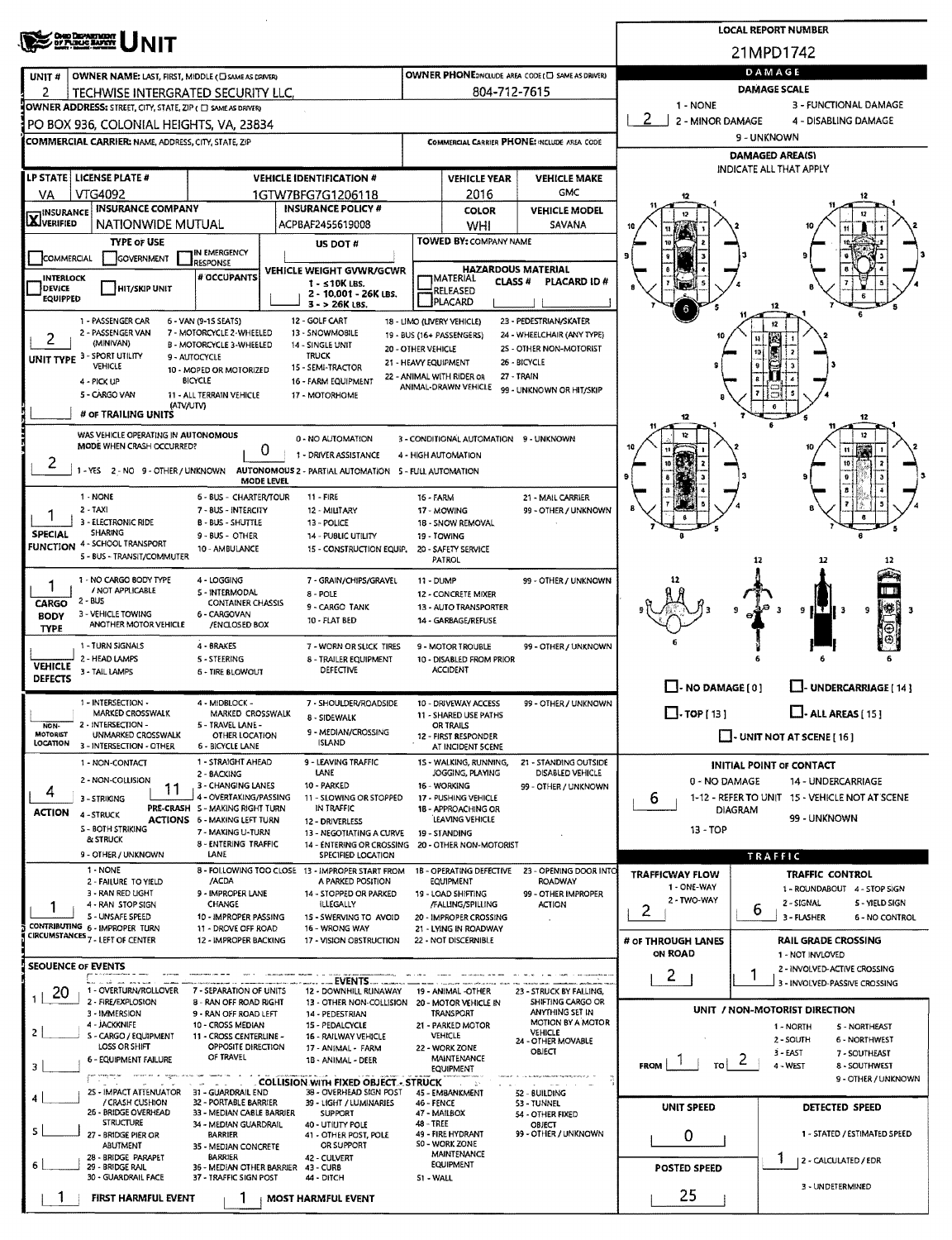|                                                        | <b>WE DESCRIPT / NON-MOTORIST</b>                      |                                                                           |                |                                                                  |                                     |                                                      |                     |                                                                                                            |                                                                 | <b>LOCAL REPORT NUMBER</b><br>21MPD1742  |                                                                                    |                     |                                                    |                                                         |                                    |  |
|--------------------------------------------------------|--------------------------------------------------------|---------------------------------------------------------------------------|----------------|------------------------------------------------------------------|-------------------------------------|------------------------------------------------------|---------------------|------------------------------------------------------------------------------------------------------------|-----------------------------------------------------------------|------------------------------------------|------------------------------------------------------------------------------------|---------------------|----------------------------------------------------|---------------------------------------------------------|------------------------------------|--|
| UNIT #                                                 | NAME: LAST, FIRST, MIDDLE                              |                                                                           |                |                                                                  |                                     |                                                      |                     |                                                                                                            |                                                                 |                                          | DATE OF BIRTH                                                                      |                     |                                                    | AGE                                                     | <b>GENDER</b>                      |  |
|                                                        | RAUHAUS, LINDA, O                                      |                                                                           |                |                                                                  |                                     |                                                      |                     |                                                                                                            | F<br>27<br>08/28/1994                                           |                                          |                                                                                    |                     |                                                    |                                                         |                                    |  |
|                                                        | <b>ADDRESS: STREET, CITY, STATE, ZIP</b>               |                                                                           |                |                                                                  |                                     |                                                      |                     |                                                                                                            |                                                                 | <b>CONTACT PHONE - INCLUDE AREA CODE</b> |                                                                                    |                     |                                                    |                                                         |                                    |  |
| <b>MON-MOTOR</b>                                       | 13440 COUNTY ROAD 100, BIG PRAIRIE, OH, 44611          |                                                                           |                |                                                                  |                                     |                                                      |                     |                                                                                                            | 330-231-6751<br><b>TRAPPED</b>                                  |                                          |                                                                                    |                     |                                                    |                                                         |                                    |  |
| <b>INJURIES INJURED</b>                                | <b>EMS AGENCY (NAME)</b><br>TAKEN<br><b>DISTRICT 1</b> |                                                                           |                |                                                                  |                                     | INJURED TAKEN TO: MEDICAL FACIUTY (NAME CITY)        |                     | <b>SAFETY EQUIPMENT</b><br><b>USED</b>                                                                     |                                                                 | <b>JDOT-COMPLIANT</b>                    | <b>SEATING</b><br>POSITION                                                         |                     | AIR BAG USAGE<br><b>EJECTION</b>                   |                                                         |                                    |  |
| 4                                                      | BY<br>டி<br><b>OPERATOR LICENSE NUMBER</b>             |                                                                           |                |                                                                  |                                     |                                                      | LOCAL               | 4<br>OFFENSE DESCRIPTION                                                                                   | IMC HELMET<br>1                                                 |                                          |                                                                                    |                     | 1<br>1<br>1                                        |                                                         |                                    |  |
| <b>OTORIST</b><br><b>OL STATE</b><br>OН                |                                                        |                                                                           |                |                                                                  | <b>OFFENSE CHARGED</b>              |                                                      | <b>CODE</b>         |                                                                                                            |                                                                 |                                          |                                                                                    |                     | <b>CITATION NUMBER</b>                             |                                                         |                                    |  |
| OL CLASS                                               | TT155005<br><b>ENDORSEMENT</b>                         |                                                                           |                |                                                                  |                                     | ALCOHOL / DRUG SUSPECTED                             |                     | <b>CONDITION</b>                                                                                           | <b>ALCOHOL TEST</b>                                             |                                          |                                                                                    |                     | DRUG TEST(S)                                       |                                                         |                                    |  |
|                                                        | <b>RESTRICTION SELECT UP TO 3</b><br><b>DRIVER</b>     |                                                                           |                | <b>DISTRACTED</b><br>ALCOHOL<br>MARIJUANA                        |                                     |                                                      | <b>STATUS</b>       | <b>TYPE</b>                                                                                                | VALUE                                                           | <b>STATUS</b>                            | <b>TYPE</b>                                                                        |                     | RESULTS SELECT UP TO 4                             |                                                         |                                    |  |
| 4                                                      | $18Y$ <sub>1</sub>                                     |                                                                           |                |                                                                  | OTHER DRUG                          |                                                      |                     | 1                                                                                                          | 1                                                               |                                          |                                                                                    |                     |                                                    |                                                         |                                    |  |
| UNIT #                                                 |                                                        | NAME: LAST, FIRST, MIDDLE                                                 |                |                                                                  |                                     |                                                      |                     |                                                                                                            |                                                                 |                                          | DATE OF BIRTH                                                                      |                     |                                                    | AGE                                                     | <b>GENDER</b>                      |  |
| 2                                                      | ADDRESS: STREET, CITY, STATE, ZIP                      | Thompson, Roger, E                                                        |                |                                                                  |                                     |                                                      |                     |                                                                                                            |                                                                 |                                          | 05/26/1986<br><b>CONTACT PHONE - INCLUDE AREA CODE</b>                             |                     |                                                    | 35                                                      | м                                  |  |
| <b>NON-MOTORIST</b>                                    |                                                        | 2034 ASPENSRING DR, COLUMBUS, OH, 43201                                   |                |                                                                  |                                     |                                                      |                     |                                                                                                            |                                                                 | 540-481-1385                             |                                                                                    |                     |                                                    |                                                         |                                    |  |
| <b>INJURIES INJURED</b>                                |                                                        | <b>EMS AGENCY (NAME)</b>                                                  |                |                                                                  |                                     | INJURED TAKEN TO: MEDICAL FACILITY (NAME, CITY)      |                     | <b>SAFETY EQUIPMENT</b><br><b>USED</b>                                                                     |                                                                 | DOT-COMPLIANT                            | <b>SEATING</b><br>POSITION                                                         |                     |                                                    | AIR BAG USAGE EJECTION                                  | <b>TRAPPED</b>                     |  |
| 4                                                      | <b>TAKEN</b><br>BY<br>$+1$                             | <b>DISTRICT 1</b>                                                         |                |                                                                  |                                     |                                                      |                     | 4                                                                                                          |                                                                 | <sup>J</sup> MC HELMET                   | 1                                                                                  |                     | 1                                                  |                                                         | 1                                  |  |
| <b>OTORIST</b><br><b>OL STATE</b>                      |                                                        | <b>OPERATOR LICENSE NUMBER</b>                                            |                |                                                                  | OFFENSE CHARGED                     |                                                      | LOCAL<br>CODE       | OFFENSE DESCRIPTION                                                                                        |                                                                 |                                          |                                                                                    |                     | <b>CITATION NUMBER</b>                             |                                                         |                                    |  |
| OH                                                     | VH751242                                               |                                                                           |                |                                                                  |                                     |                                                      |                     |                                                                                                            |                                                                 |                                          |                                                                                    |                     |                                                    |                                                         |                                    |  |
| OL CLASS                                               | <b>ENDORSEMENT</b>                                     | <b>RESTRICTION SELECT UP TO 3</b>                                         | <b>DRIVER</b>  | <b>DISTRACTED</b>                                                |                                     | ALCOHOL / DRUG SUSPECTED                             |                     | <b>CONDITION</b>                                                                                           |                                                                 | <b>ALCOHOL TEST</b>                      |                                                                                    |                     |                                                    | DRUG TEST(S)                                            |                                    |  |
| 4                                                      |                                                        | 3                                                                         | $BY_1$         |                                                                  | <b>ALCOHOL</b><br><b>OTHER DRUG</b> | MARUUANA                                             |                     | 1                                                                                                          | <b>STATUS</b><br>1                                              | TYPE<br>1                                | VALUE                                                                              | <b>STATUS</b><br>1  | <b>TYPE</b><br>1                                   |                                                         | RESULTS SELECT UP TO 4             |  |
| UNIT#                                                  |                                                        | NAME: LAST, FIRST, MIDDLE                                                 |                |                                                                  |                                     |                                                      |                     |                                                                                                            | DATE OF BIRTH<br>AGE                                            |                                          |                                                                                    |                     |                                                    | <b>GENDER</b>                                           |                                    |  |
|                                                        |                                                        |                                                                           |                |                                                                  |                                     |                                                      |                     |                                                                                                            |                                                                 |                                          |                                                                                    |                     |                                                    |                                                         |                                    |  |
|                                                        | <b>ADDRESS: STREET, CITY, STATE, ZIP</b>               |                                                                           |                |                                                                  |                                     |                                                      |                     |                                                                                                            | <b>CONTACT PHONE - INCLUDE AREA CODE</b>                        |                                          |                                                                                    |                     |                                                    |                                                         |                                    |  |
|                                                        |                                                        |                                                                           |                |                                                                  |                                     |                                                      |                     |                                                                                                            |                                                                 |                                          |                                                                                    |                     |                                                    |                                                         |                                    |  |
| <b>INJURIES</b>                                        | <b>INJURED</b><br><b>TAKEN</b><br>BY                   | <b>EMS AGENCY (NAME)</b>                                                  |                |                                                                  |                                     | <b>INJURED TAKEN TO: MEDICAL FACHITY (NAME CITY)</b> |                     | <b>SAFETY EQUIPMENT</b><br>USED                                                                            | <b>SEATING</b><br>DOT-COMPLIANT<br><b>POSITION</b><br>MC HELMET |                                          |                                                                                    |                     | AIR BAG USAGE<br><b>EJECTION</b><br><b>TRAPPED</b> |                                                         |                                    |  |
| <b>OL STATE</b>                                        |                                                        | <b>OPERATOR LICENSE NUMBER</b>                                            |                | LOCAL<br><b>OFFENSE CHARGED</b>                                  |                                     |                                                      | OFFENSE DESCRIPTION |                                                                                                            |                                                                 |                                          | <b>CITATION NUMBER</b>                                                             |                     |                                                    |                                                         |                                    |  |
| MOTORIST / NON-MOTOR                                   |                                                        |                                                                           |                | <b>CODE</b>                                                      |                                     |                                                      |                     |                                                                                                            |                                                                 |                                          |                                                                                    |                     |                                                    |                                                         |                                    |  |
| OL CLASS                                               | <b>ENDORSEMENT</b>                                     | <b>RESTRICTION SELECT UP TO 3</b>                                         | <b>DRIVER</b>  | ALCOHOL / DRUG SUSPECTED                                         |                                     |                                                      | <b>CONDITION</b>    | <b>ALCOHOL TEST</b>                                                                                        |                                                                 |                                          |                                                                                    | <b>DRUG TEST(S)</b> |                                                    |                                                         |                                    |  |
|                                                        |                                                        |                                                                           | BY             |                                                                  | <b>OTHER DRUG</b>                   | DISTRACTED ALCOHOL MARIJUANA                         |                     |                                                                                                            |                                                                 |                                          | STATUS TYPE VALUE                                                                  |                     |                                                    |                                                         | STATUS TYPE RESULTS SELECT UP TO 4 |  |
|                                                        | <b>INJURIES</b>                                        | <b>SEATING POSITION</b>                                                   |                | AIR BAG                                                          |                                     | <b>OL CLASS</b>                                      |                     | OL RESTRICTION(S)                                                                                          |                                                                 |                                          | <b>DRIVER DISTRACTION</b>                                                          |                     |                                                    |                                                         |                                    |  |
| 1 - FATAL                                              | ういく 遊んす                                                | <b>EFRONT LEFT SIDE</b>                                                   |                | <b>MARINOT DEPLOYED AND ARE</b>                                  |                                     | 1 - CLASS A                                          |                     | - ALCOHOL INTERLOCK                                                                                        |                                                                 |                                          | T-NOT DISTRACTED                                                                   |                     |                                                    | <b>TEST STATUS</b><br>1 - NONE GIVEN                    |                                    |  |
| 2 - SUSPECTED SERIOUS<br>INJURY                        |                                                        | (MOTORCYCLE DRIVER)<br>2 - FRONT = MIDDLE                                 |                | 2'- DEPLOYED FRONT<br>$3.5$ DEPLOYED SIDE $3.36$                 |                                     | (2' - CLASS B                                        |                     | DEVICE iss.<br>2'- CDL INTRASTATE ONLY                                                                     |                                                                 |                                          | 2 - MANUALLY OPERATING AN<br><b>ELECTRONIC</b> < < < < <                           |                     | 3 - TEST GIVEN,                                    | 2 - TEST REFUSED                                        |                                    |  |
| 3 - SUSPECTED MINOR<br>INJURY                          |                                                        | 3 - FRONT <sup>5</sup> RIGHT SIDE<br>- SECOND - LEFT SIDE                 |                | 4 - DEPLOYED BOTH<br>A FRONT/SIDE - 1966.<br>5 - NOT APPLICABLE: |                                     | - CLASS C<br>4 - REGULAR CLASS                       |                     | 3 - CORRECTIVE LENSES<br><b>4 - FARM WAIVER</b>                                                            |                                                                 |                                          | <b>COMMUNICATION DEVICE</b><br>(Texting, Typing)?                                  |                     |                                                    | / UNUSABLE and me                                       | <b>CONTAMINATED SAMPLE</b>         |  |
| 4 - POSSIBLE INJURY.<br>5 - NO APPARENT INJURY         |                                                        | (MOTORCYCLE PASSENGER)<br>5 - SECOND - MIDDLE                             |                | 9. - DEPLOYMENT UNKNOWN.                                         |                                     | (OHIO, = D)                                          |                     | 5 - EXCEPT CLASS A BUS<br>16 - EXCEPT CLASS A<br>& CLASS B BUS                                             |                                                                 |                                          | DIAI ING)<br>- TALKING ON HANDS-FREE<br>COMMUNICATION DEVICE                       |                     | 4 - TEST GIVEN,                                    | <b>RESULTS KNOWN: 49 3</b>                              |                                    |  |
|                                                        |                                                        | 6 - SECOND - RIGHT SIDE<br>7 - THIRD - LEFT SIDE<br>(MOTORCYCLE SIDE CAR) |                | <b>EJECTION</b>                                                  |                                     | 5 - M/C MOPED ONLY<br>$6$ - NO VALID OL $^{\circ}$   |                     | - EXCEPT TRACTOR-TRAILER<br><b>B - INTERMEDIATE LICENSE</b>                                                |                                                                 |                                          | 4 - TALKING ON HAND-HELD<br>COMMUNICATION DEVICE.                                  |                     | S - TEST GIVEN,                                    | <b>RESULTS UNKNOWN</b>                                  |                                    |  |
| 1 - NOT TRANSPORTED                                    | <b>INJURIES TAKEN BY</b>                               | 8 - Third - Middle<br>9 - THIRD - RIGHT SIDE                              | 1- NOT EJECTED | 2 - PARTIALLY EJECTED:                                           |                                     | <b>OL ENDORSEMENT</b>                                |                     | <b>RESTRICTIONS</b><br>LEARNER'S PERMIT                                                                    |                                                                 |                                          | 5 - OTHER ACTIVITY WITH AN<br>ELECTRONIC DEVICE-4                                  |                     | $1 - NONE$                                         |                                                         | <b>ALCOHOL TEST TYPE</b>           |  |
| <b>/TREATED AT SCENE</b><br>2 - EMS                    |                                                        | 10 - SLEEPER SECTION<br>OF TRUCK CAB                                      |                | <b>3. TOTALLY EJECTED</b><br>4 NOT APPLICABLE                    |                                     | ∰∹HAZMAT ☆♡                                          |                     | <b>RESTRICTIONS</b><br>10 - LIMITED TO DAYLIGHT                                                            |                                                                 |                                          | 6 - PASSENGER<br>7 - OTHER DISTRACTION.<br>INSIDE THE VEHICLE                      |                     | 2 - BLOOD<br>3 - URINE                             |                                                         |                                    |  |
|                                                        |                                                        | 11 - PASSENGER IN<br>OTHER ENCLOSED CARGO                                 |                | <b>TRAPPED</b>                                                   |                                     | <b>M - MOTORCYCLE</b><br>P - PASSENGER               |                     | ONLY 7<br>11 - LIMITED TO EMPLOYMENT.<br>12 - LIMITED - OTHER                                              |                                                                 |                                          | <b>8 - OTHER DISTRACTION</b><br>OUTSIDE THE VEHICLE <sup>®</sup>                   |                     | 4 - BREATH.<br>5-OTHER's                           |                                                         |                                    |  |
| 9 - OTHER / UNKNOWN                                    | - 東京都府                                                 | AREA (NON-TRAILING UNIT,<br>BUS, PICK-UP WITH CAPI"                       | 1-NOT TRAPPED  |                                                                  | 20 EXTRICATED BY A " 快搬" - *        | ⊱N∽TANKER∯®@∂                                        |                     | <b>13 - MECHANICAL DEVICES</b><br>(SPECIAL BRAKES, HAND                                                    |                                                                 |                                          | 9 - OTHER / UNKNOWN<br><b>CONDITION</b>                                            |                     |                                                    | <b>DRUG TEST TYPE</b>                                   |                                    |  |
|                                                        | SAFETY EQUIPMENT                                       | 12 - PASSENGER IN <sup>.</sup><br>UNENCLOSED CARGO AREA:                  |                | MECHANICAL MEANS<br>≸:3% FREED BY ୧୧୬ - ବର୍                      |                                     | Q - MOTOR SCOOTER<br>R - THREE-WHEEL                 |                     | CONTROLS, OR OTHER<br><b>ADARTIVE DEVICES)</b>                                                             |                                                                 |                                          | 1- APPARENTLY NORMAL                                                               |                     | 1 - NONE<br>2 - BLOOD                              |                                                         |                                    |  |
| 1 - NONE USED<br>2 - SHOULDER BELT ONLY<br><b>USED</b> | X.<br>こめ こう                                            | 13 - TRAILING UNIT<br>14 - RIDING ON VEHICLE                              |                |                                                                  | NON-MECHANICAL MEANS                | MOTORCYCLE <sup>2</sup><br>S - SCHOOL BUS.           |                     | 14 - MILITARY VEHICLES ONLY<br>15 - MOTOR VEHICLES                                                         |                                                                 |                                          | 2 - PHYSICAL IMPAIRMENT<br>B≔EMOTIONAL (EG.‰‰ ി%                                   |                     | 3 - URINE<br>4 - OTHER                             |                                                         |                                    |  |
| 3 - LAP BELT ONLY-USED<br>4 - SHOULDER & LAP BELT      |                                                        | <b>EXTERIOR</b><br>(NON-TRAILING UNIT)<br>1S-NON-MOTORIST                 |                |                                                                  | $\lambda_{\rm R} \beta_{\rm S}$     | <b>IT- DOUBLE &amp; TRIPLE</b>                       |                     | DEPRESSED, ANGRY,<br><b>WITHOUT AIR BRAKES</b><br>16 - OUTSIDE MIRROR<br>DISTURBED)<br>17 - PROSTHETIC AID |                                                                 |                                          |                                                                                    | DRUG TEST RESULT(S) |                                                    |                                                         |                                    |  |
| <b>USED</b><br>5 - CHILD RESTRAINT SYSTEM              |                                                        | 99 - OTHER / UNKNOWN                                                      |                |                                                                  | 98 F.                               | TRAILERS<br>Χ - ΤΑΝΚΕΡ / ΗΑΖΜΑΤ΄                     |                     | $18 -$ OTHER                                                                                               |                                                                 | 4 - ILLNESS'<br>- FELL ASLEEP, FAINTED,  |                                                                                    |                     |                                                    | 1 - AMPHETAMINES<br>2 - BARBITURATES &                  |                                    |  |
| - FORWARD FACING<br>6 - CHILD RESTRAINT SYSTEM         |                                                        |                                                                           |                |                                                                  |                                     | <b>GENDER</b>                                        |                     |                                                                                                            |                                                                 |                                          | <b>FATIGUED, ETC.</b><br><b>6. UNDER THE INFLUENCE OF</b><br>MEDICATIONS / DRUGS / |                     |                                                    | 3 - BENZODIAZEPINES<br>4 - CANNABINOIDS"<br>5 - COCAINE |                                    |  |
| - REAR FACING<br><b>BOOSTER SEAT</b>                   |                                                        |                                                                           |                |                                                                  | 网络黑糖                                | na<br>Ma<br>F - FEMALE                               |                     |                                                                                                            |                                                                 | 19.                                      | <b>ALCOHOL</b><br><b>Fother/Unknown</b>                                            |                     | $17 - \text{OHER}$                                 | 6 - OPIATES / OPIOIDS                                   |                                    |  |
| 8 - HELMET USED<br>9 - PROTECTIVE PADS USED            |                                                        |                                                                           |                |                                                                  |                                     | M - MALE<br>U - OTHER / UNKNOWN                      |                     |                                                                                                            |                                                                 |                                          |                                                                                    |                     |                                                    | 8 - NEGATIVE RESULTS                                    |                                    |  |
| 10 - REFLECTIVE CLOTHING                               | (ELBOWS, KNEES, ETC)                                   | A.                                                                        |                |                                                                  |                                     |                                                      |                     |                                                                                                            |                                                                 |                                          |                                                                                    |                     |                                                    |                                                         |                                    |  |
| -11 - LIGHTING - PEDESTRIAN                            | /BICYCLE.ONLY                                          |                                                                           |                |                                                                  |                                     |                                                      |                     |                                                                                                            |                                                                 |                                          |                                                                                    |                     |                                                    |                                                         |                                    |  |
| 99 - OTHER / UNKNOWN                                   |                                                        |                                                                           |                |                                                                  |                                     |                                                      |                     |                                                                                                            |                                                                 |                                          |                                                                                    |                     |                                                    |                                                         |                                    |  |